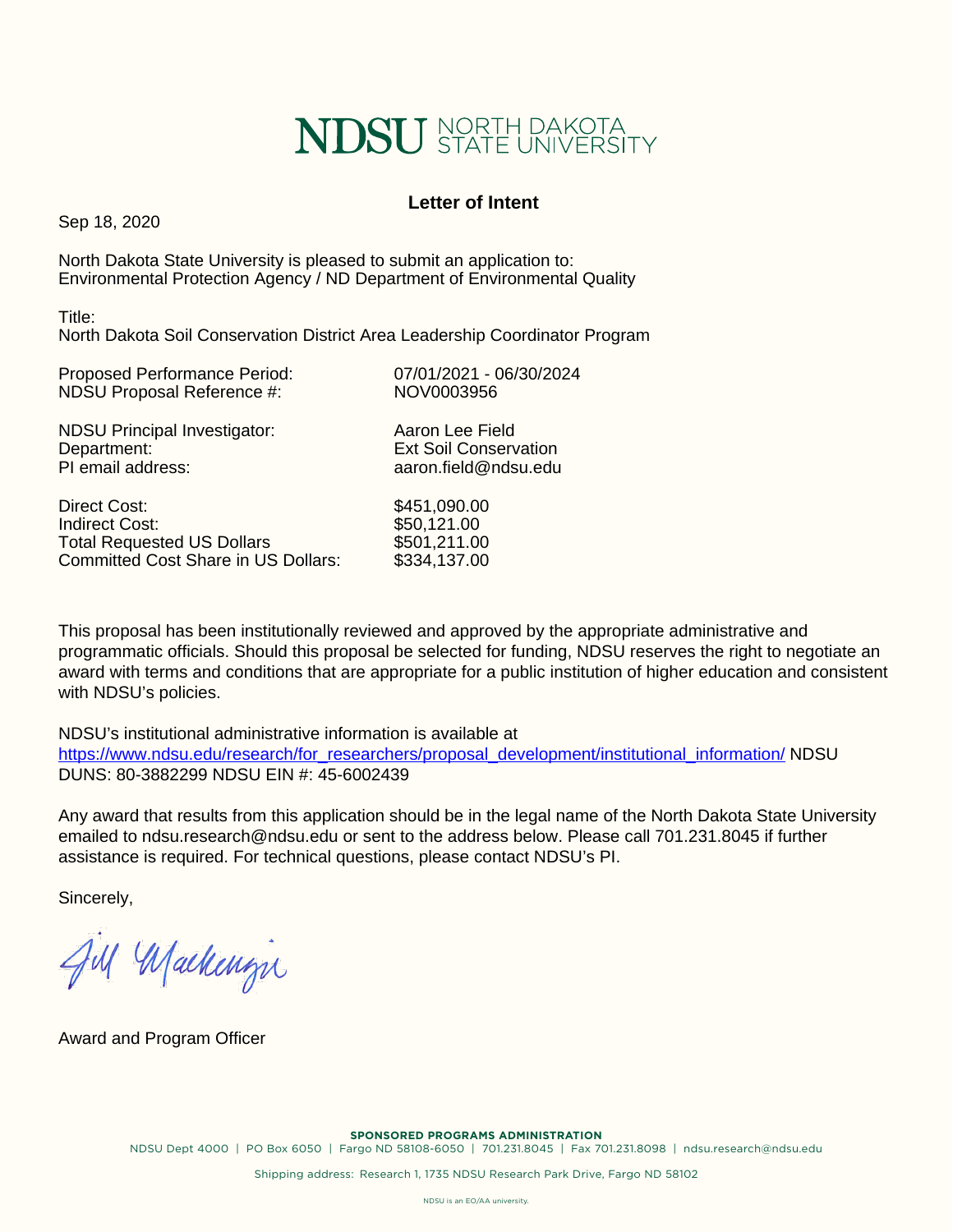### **Project Proposal Summary Sheet**

**PROJECT TITLE:** North Dakota Soil Conservation District Area Leadership Coordinator Program

#### **NOTH DAKOTA STATE UNIVERSITY CONTACT PERSON:**

Aaron Field PHONE: 701-231-1732 EMAIL: aaron.field@ndsu.edu

#### **STATE CONTACT PERSON:**

| Greg Sandness | PHONE: 701-328-5232    |  |  |  |
|---------------|------------------------|--|--|--|
|               | EMAIL: gsandnes@nd.gov |  |  |  |

**SOIL CONSERVATION DISRICTS AND WATERSHED:** Red River Basin, James River Basin, Lower Missouri River Basin, Upper Missouri River Basin, Souris River Basin

**PROJECT TYPES**: Information/Education

**WATERBODY TYPES**: Groundwater, lakes/reservoirs, rivers, streams, wetlands

**NPS CATEGORY:** Other

**PROJECT LOCATIONS**: Statewide

## **SUMMARIZATION OF MAJOR GOALS:**

The overall goal of this project is to increase the capacity of North Dakota Soil Conservation District Supervisors and employees to lead soil conservation and watershed-based projects that will reduce nonpoint source pollution and protect water quality for future generations.

#### **PROJECT DESCRIPTION**

This project will continue to develop the leadership skills of Soil Conservation District (SCD) Supervisors and employees and equip them to guide and collaborate with others, apply organizational management skills to engage people in public decisions, and understand how local, state and federal policies impact water resources. In addition, this project will assist these soil and water conservation leaders to recognize soil conservation and watershed challenges through proper assessment practices and the development of attainable solutions. These outcomes will be accomplished by hiring two Area Leadership Coordinators to work with SCDs in North Dakota. These coordinators will provide education and support to Soil Conservation District Supervisors and employees to further their local watershed plans, engage the community, research and pursue grant opportunities, and develop goals that will improve soil health, water quality, and protect the environment for future generations. These Coordinators will utilize organizational coaching techniques such as active listening and critical reflection. They will also assist the SCDs with resource acquisition and help to ensure their actions are implemented with fidelity to their original district plans. A toolkit with best practices will be developed and outline basic coaching practices and serve as a model to help other local boards reach their identified goals.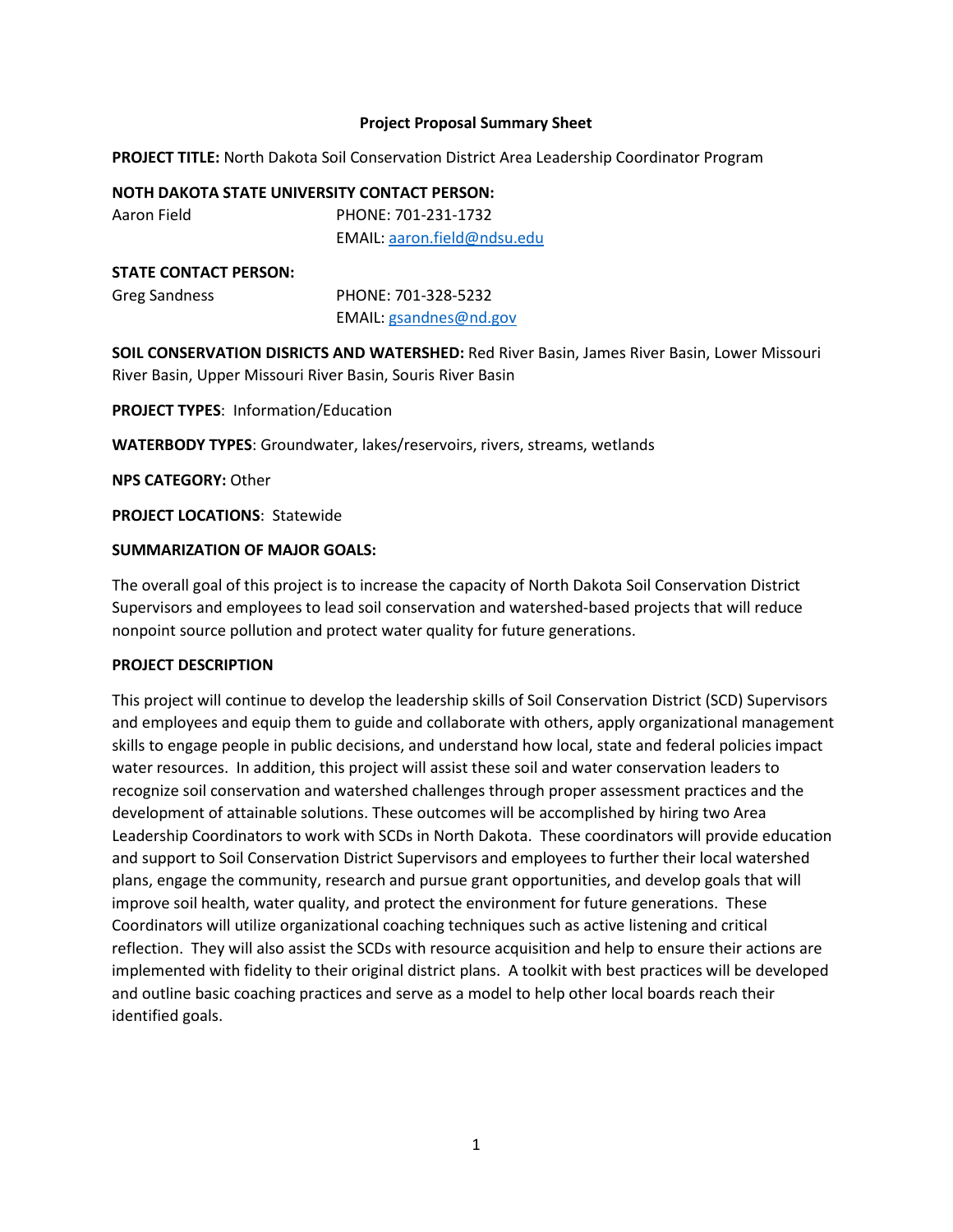FY 2020 funds requested: \$501,211

Non-federal match: \$334,137

## **TOTAL PROJECT COST: \$835,348**

## **2.0 SITUATION**

**2.1** Soil Conservation Districts in North Dakota provide education and implement land conservation practices to protect water quality, soil productivity, air quality and wildlife habitat. These services are planned and delivered locally, with leadership and participation from community members within the district. The voluntary, locally-led, and locally-delivered conservation activities of these districts are unique and have the potential to reach individual land managers and watersheds that other agencies and organizations cannot.

Individuals serving on local boards, project advisory committees and in professional roles involving soil conservation and water quality management all provide leadership to decisions that are made long-term for Nonpoint Source (NPS) pollution management in North Dakota; however, most of these individuals have not participated in formal leadership training. As a step toward improving this skillset, North Dakota State University (NDSU) Extension, in partnership with the North Dakota State Soil Conservation Committee (NDSSCC), North Dakota Department of Environmental Quality, and United States Department of Agriculture-Natural Resource Conservation Service (USDA-NRCS), has developed and presented the North Dakota Soil and Water Leadership Academy for the past three years. The Academy is currently presented at two levels and covers topics including conflict navigation, group project planning, community outreach, meeting management, conservation law, and more. These Academies have reached nearly 300 participants representing 51 of the 54 North Dakota Soil Conservation Districts, and participants have reported knowledge and preparedness gains in all aspects of the training.

Although these Academies have been very successful and will be continued, participants and conservation partners have indicated that additional support is needed in many districts to move from a state of readiness to a state of performance. Areas identified for improvement include technical conservation issues such as soil health, water quality, livestock management, and cropping strategies, but are primarily related to conservation planning, communication, policy development, mentorship, public outreach, grant writing, conflict resolution, and facilitation.

## **3.0 PROJECT DESCRIPTION**

## **3.1 – Goals**

The overall goal of this project is to increase the capacity of North Dakota soil and water conservation leaders to develop and implement watershed-based management projects that will improve and protect water quality for future generations. By building capacity, these soil and water conservation leaders will be better equipped to address the three primary goals in the NPS Management Plan of 1) coordinating with the Total Maximum Daily Load (TMDL) Program and local partners to assess 15 priority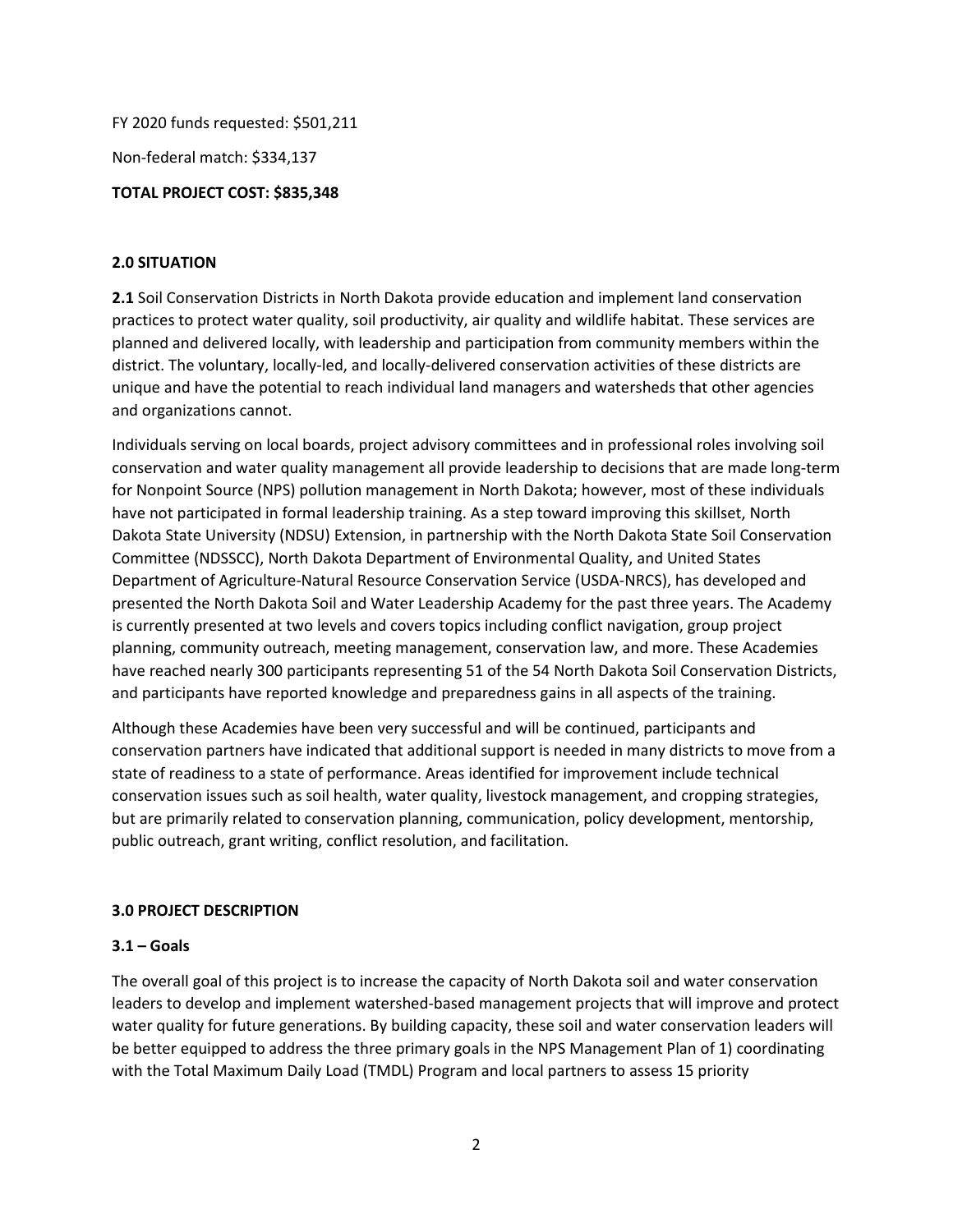Watersheds, 2) developing and implementing Watershed restoration or protections plans for 15 priority sub-watersheds and 3) increasing public awareness and understanding of water quality.

## **3.2 Objectives and Tasks**

**Objective 1**: Prioritize two Soil Conservation District Areas to support with Area Leadership Coordinators.

**Task 1**: Develop a Soil Conservation District Area evaluation matrix based on:

- Supervisor and employee participation in leadership academies and other professional development activities
- Statements and plans of support for Area Leadership Coordinators submitted by Soil Conservation District Area Representatives and Supervisors.
- Availability of qualified candidates for positions in a given Area
- Identified need and potential by partner organizations

**Product**: Evaluation matrix developed and used to prioritize two Soil Conservation District Areas for added support with Area Leadership Coordinators.

## **Objective 2:** Onboard two Area Leadership Coordinators

**Task 2:** Collaborate with the NDSU Human Resources Department (NDSU HR), NDSSCC, Area SCD Supervisors, and SCD Employees to review current opportunities and best-practices for the hiring and support of Area Leadership Coordinators, including evaluating the possibility of a sabbatical program for current SCD employees, in which current SCD employees could be hired as Area Leadership Coordinators with the option of returning to their SCD employment at the end of the grant period.

**Product:** Hiring and support model for new Area Leadership Coordinators.

**Task 3:** Convene search committee made up of NDSU HR representatives, SSCC, ND DEQ, and NDSU Extension representatives to develop a position description for two Area Leadership Coordinators

**Product:** Completed Area Leadership Coordinator position description.

**Task 4:** Hire two Area Leadership Coordinators and provide orientation.

**Product**: Area Leadership Coordinators strategically placed in two SCD Areas, chosen using the SCD area evaluation matrix from Objective 1.

**Objective 3**. The two Area Leadership Coordinators will provide follow-up coaching and educational opportunities for area soil conservation Supervisors and employees and assist them in furthering their local watershed plans, engaging the community, developing and reviewing annual conservation plans that will improve soil health, water quality, and protect the environment for future generations. They will also mentor new employees and assist the SCD with resource acquisition and ensure their actions are implemented with fidelity to their original district plans.

**Task 5:** Local SCD Supervisors and employees will be coached to move from a state of readiness to a state of performance. Site visit coaching will be provided by an Area Leadership Coordinator bi-monthly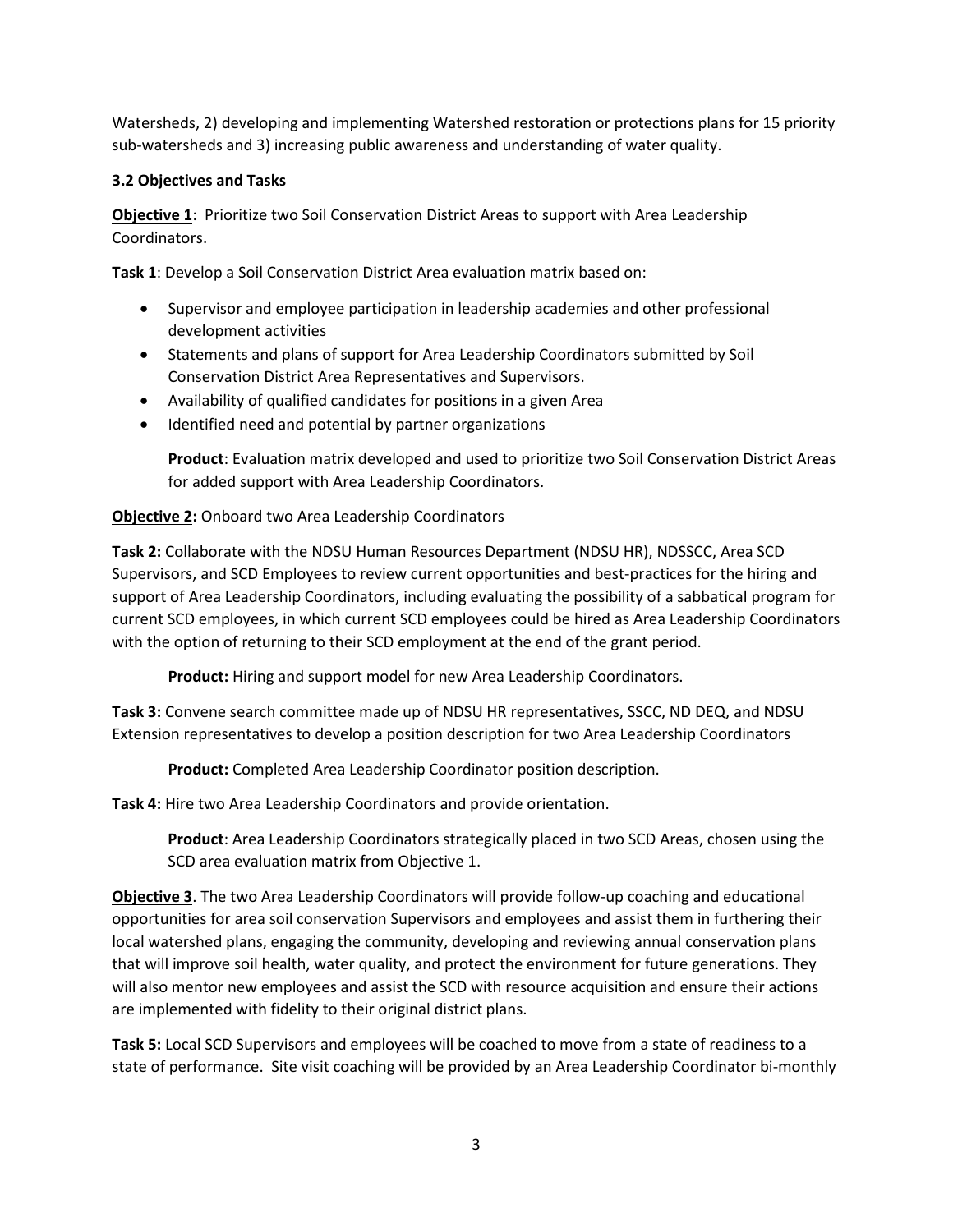throughout the grant period to assist individual Supervisors and staff with project visioning, implementation of district plans, grant writing, public outreach, and communication strategies.

**Product**: Bi-monthly coaching and continuous support through organizational coaching techniques such as active listening and critical reflection.

**Task 6**: Weekly educational efforts to update Supervisors and employees on technical issues such as soil health, water quality, livestock management, and cropping strategies as well as grant writing, policy development, public outreach, communication, conflict resolution, mentorship, and facilitation.

**Product:** Record of training opportunities provided by the Area Leadership Coordinator as well as local or national guest educators.

**Objective 4.** Formatively evaluate coordinating and coaching efforts for SCD Supervisor and employee behavioral changes.

**Task 7:** Interview Area Leadership Coordinators six months after start date to determine strategies that are showing success and areas needing improvement. Repeat these interviews twelve months later.

**Product:** Report with program recommendations and plan for adjustment, shared between both Coordinators.

**Task 8:** Survey district staff and Supervisors in the area one year after Coordinators are in place. These surveys would identify future program recommendations, an assessment of knowledge gained, and district plan items accomplished.

**Product**: Report with program recommendations and evidence of knowledge gained as well as district plan items accomplished.

**Task 9:** Interview conservation partners (Natural Resources Conservation Service, ND Department of Environmental Quality, NDSU Extension Staff, NDSSCC, ND Department of Agriculture, Agricultural Commodity groups, ND Game and Fish Department, et al.) two years after Coordinators are placed to better understand the differences in performance by participating versus non-participating soil conservation areas.

**Product:** Report evaluating program efficacy and providing recommendations for program improvement.

**Objective 5**. Curate the experience and knowledge gained by Area Leadership Coordinators during the grant period for future SCD leaders.

**Task 10**: Create a toolkit to outline best coaching practices, answer frequently asked questions, and serve as a model for SCD Supervisors, employees, and potential additional Area Leadership Coordinators that will help local boards reach their identified goals.

**Product**: Completed coaching toolkit for future Area Leadership Coordinators, Supervisors, and employees

**3.3** Milestone Table – (See Appendix A)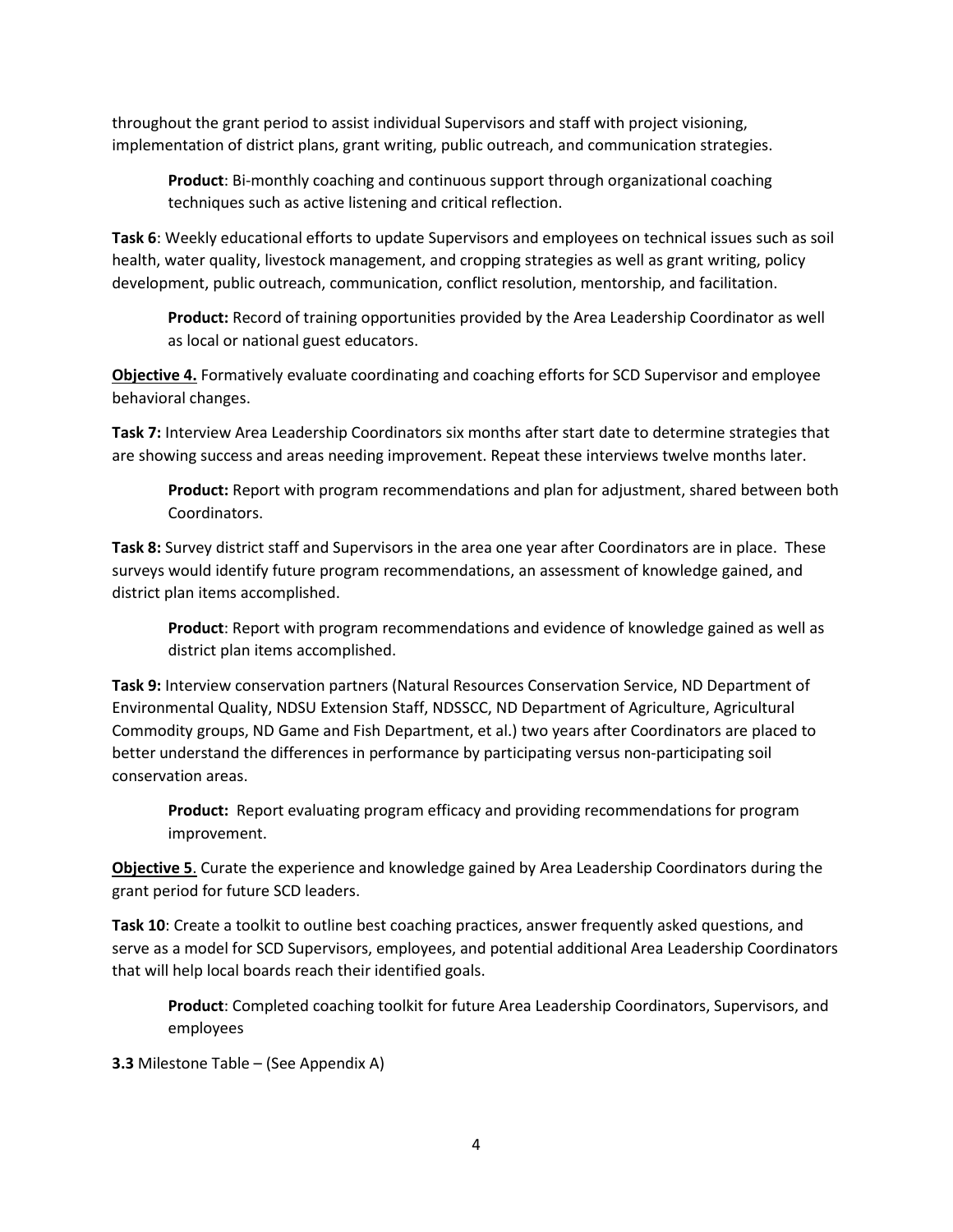## **4.0 COORDINATION PLAN**

**4.1** The NDSU Extension Leadership and Civic Engagement program area will be the lead project sponsor. Responsibilities will include recruitment, onboarding, and supervision of Area Leadership Coordinators. Specialists and administration will convene advisory groups, develop the position description, onboard employees, and provide guidance and supervision. The Area Leadership Coordinators will be employees of NDSU Extension hired on a term appointment and will receive all of the Human Resources training and support that NDSU employees are entitled to.

**4.2** Local support will be provided by NDSU Extension specialists who work with leadership and civic engagement programs as well as local Extension agents. Additional support and online resources will be provided by NDSU Extension specialists who work on Soil Conservation and Watershed management technical issues along with Soil Conservation Districts, Natural Resource Conservation Service offices, SSCC, NDASCD, and ND DEQ.

**4.3** The NDSU Extension Leadership and Civic Engagement team responds to local needs by inspiring, equipping and connecting leaders in order to help them solve community challenges through education, local projects and activities. These 319 funds would assist in expanding the current work more specifically to boards and councils directed to address challenging water related issues.

NDSU Extension Leadership and Civic Engagement currently offers a number of programs that demonstrate our ability to manage a program of this type. These include the Soil and Water Conservation Leadership Academy, Rural Leadership North Dakota, Lead Local, and the Community Impressions Program.

The Soil and Water Conservation Leadership Academy (SWCLA) which provides leadership and conservation planning training to North Dakota SCD Supervisors and employees, North Dakota Department of Environmental Quality staff, USDA-NRCS staff, volunteers, students, and other partners across the state. In the past three years, nearly 300 people representing 92% of North Dakota's SCDs have attended these academies. Participants report increased confidence and an improved skillset for leading watershed management projects. Area Leadership Coordinators will assist with the development and delivery of this program.

Rural Leadership North Dakota (RLND) is an 18-month statewide program designed for men and women who are dedicated to strengthening their community and the state of North Dakota for the future. The program involves multiple activities and personal skill development opportunities culminating in a project designed to solve a community challenge. Over \$4 million has been acquired by RLND participants for local projects since 2003, five businesses have been started by RLND alumni employing 19 people, and nine RLND alumni have run for public office.

Lead Local is a new one-day boardsmanship training for emerging, elected and appointed leaders serving on boards, councils and committees. The goal is to help individuals become more civically engaged due to an increase in leadership skills and confidence. Over 130 have participated in a Lead Local training in the past nine months and 91.7% have indicated they feel prepared to serve on a local board, council or committee.

The Community Impressions program inspires, equips and connects leaders from two similar sized North Dakota communities to help them learn about their community strengths and challenges through the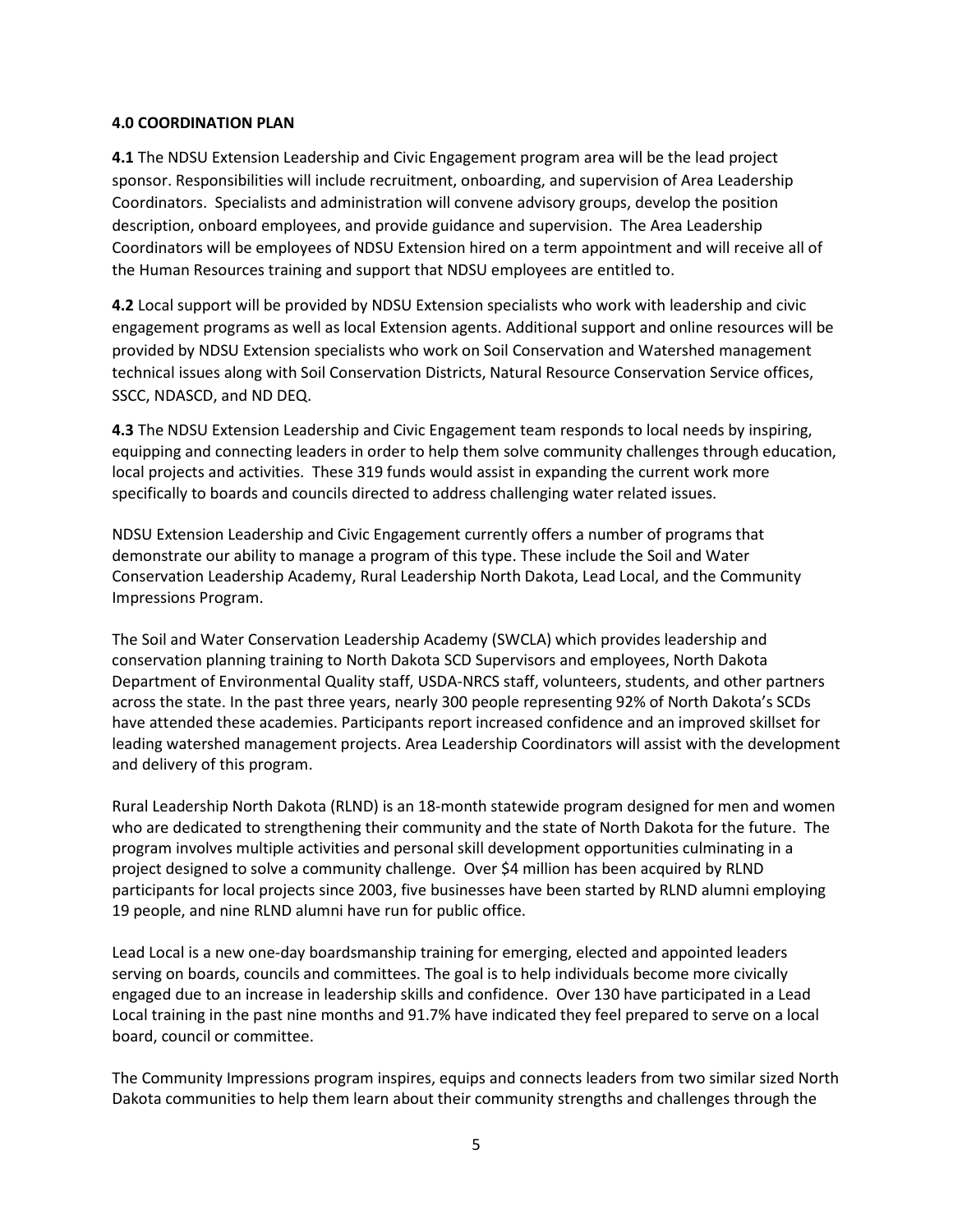eyes of a first-time visitor. This program has helped build community leaders and solve local problems. CCV staff facilitate the visits and coach communities through this community exchange.

Leadership programs developed and presented by staff at the NDSU Extension Leadership and Civic Engagement have strong ripple effects in the state. These programs offer the opportunity to transform others through appropriate leadership and followership activities so they can in turn make a difference in their communities and organizations.

## **5.0 EVALUATION AND MONITORING PLAN**

5.1 Formative assessment will be performed throughout the grant period and will include a wide range of stakeholders. The Program Coordinator will interview Area Leadership Coordinators six months after their start date to determine strategies that are showing success and areas needing improvement. These interviews will then be repeated twelve months later.

5.2 SCD staff and Supervisors in the area will be surveyed one year after Coordinators are in place. These surveys will identify future program recommendations, assess knowledge gained, and quantify district plan items accomplished.

5.3 NDSU Extension specialists will interview conservation partners (Natural Resources Conservation Service, ND Department of Environmental Quality, NDSU Extension Staff, NDSSCC, ND Department of Agriculture, Agricultural Commodity groups, ND Game and Fish Department, et al.) two years after Coordinators are placed to better understand the differences in performance by participating versus non-participating soil conservation areas.

5.4 NDSU Extension specialists will use data from the District Activity Reporting Tool (DART) to look for changes in district activities before, during, and after the grant period.

5.5 All data gathered during this formative assessment process will be housed on the Leadership and Civic Engagement Director's password-protected computer with back-up files created. Any paper copies of participant's surveys will be kept in a locked file cabinet.

## **6.0 BUDGET**

6.1 (See Appendices B & C)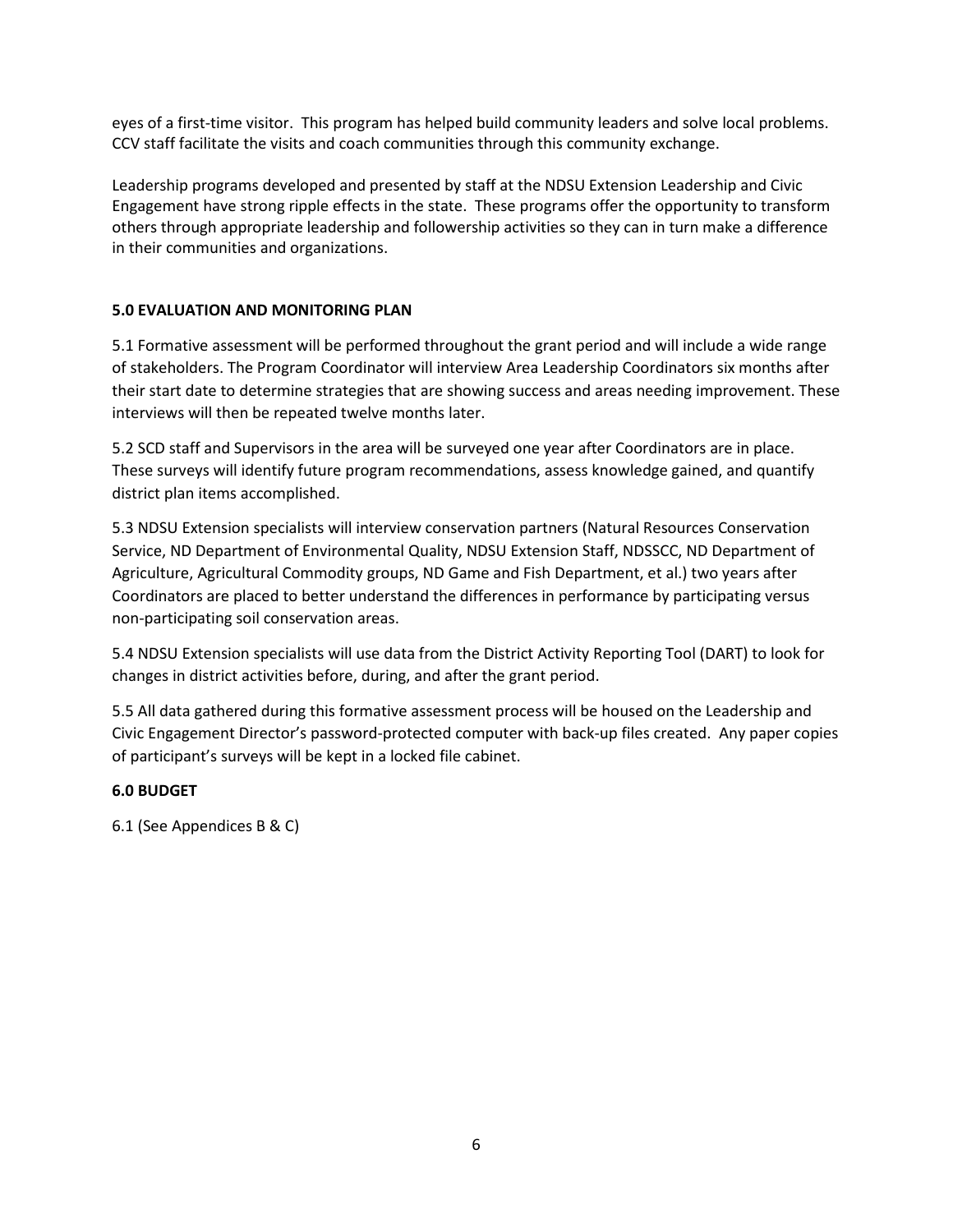**APPENDIX A.** Milestone Table for North Dakota Soil Conservation District Area Leadership Coordinator Program

| <b>Objectives</b>                                                                                     | <b>Tasks/Responsible Organizations</b>                                                                                   | Output                                                                                                                                             |   | 2022 | 2023 |
|-------------------------------------------------------------------------------------------------------|--------------------------------------------------------------------------------------------------------------------------|----------------------------------------------------------------------------------------------------------------------------------------------------|---|------|------|
| Objective 1 - Prioritize two SCD<br>Areas to support with Area<br>Leadership Coordinators             | Task 1 - Develop SCD Area evaluation matrix -<br>NDSU Extension with input from NDSSCC, SCDs                             | Evaluation matrix developed and used to prioritize two<br>Soil Conservation District Areas for added support with<br>Area Leadership Coordinators. | X |      |      |
| Objective 2 - Onboard two Area<br>Leadership Coordinators                                             | Task 2 - Plan hiring and support of Area<br>Leadership Coordinators - NDSU Extension with<br>input from NDSSCC, SCDs     | Hiring and support model for new Area Leadership<br>Coordinators.                                                                                  |   |      |      |
|                                                                                                       | Task 3 - Create position description for Area<br>Leadership Coordinators, NDSU Extension with<br>input from NDSSCC, SCDs | Completed Area Leadership Coordinator position<br>description.                                                                                     | X |      |      |
|                                                                                                       | Task 4 - Hire and orient Area Leadership<br>Coordinators, NDSU Extension with input from<br>NDSSCC, SCDs                 | Area Leadership Coordinators strategically placed in<br>two SCD Areas.                                                                             | X | X    |      |
| Objective 3 - Follow-up coaching,<br>mentorship, and education by Area<br>Leadership Coordinators     | Task 5 - Area Leadership Coordinators coach SCD<br>employees and Supervisors - NDSU Extension                            | Bi-monthly coaching utilizing organizational coaching<br>techniques such as active listening and critical<br>reflection.                           |   | X    | X    |
|                                                                                                       | Task 6 - Area Leadership Coordinators provide<br>technical education - NDSU Extension                                    | Record of weekly training opportunities provided by the<br>Area Leadership Coordinator as well as local and<br>national guest educators.           |   | X    | X    |
| Objective 4 - Formative evaluation<br>of program success                                              | Task 7 - Area Leadership Coordinator interviews -<br><b>NDSU Extension</b>                                               | Report with program recommendations and plan for<br>adjustment, shared between both Coordinators.                                                  |   | X    | X    |
|                                                                                                       | Task 8 - SCD staff and Supervisor surveys - NDSU<br>Extension                                                            | Report with program recommendations and evidence<br>of knowledge gained as well as district plan items<br>accomplished.                            |   | X    | x    |
|                                                                                                       | Task 9 - Conservation partner interviews - NDSU<br>Extension                                                             | Report containing evidence of program efficacy and<br>recommendations for program improvement.                                                     |   |      | X    |
| <b>Objective 5 - Curate the</b><br>experience and knowledge gained<br>by Area Leadership Coordinators | Task 10 - Create an Area Leadership Coordinator<br><b>Toolkit - NDSU Extension</b>                                       | Completed coaching toolkit for future Area Leadership<br>Coordinators.                                                                             |   |      | X    |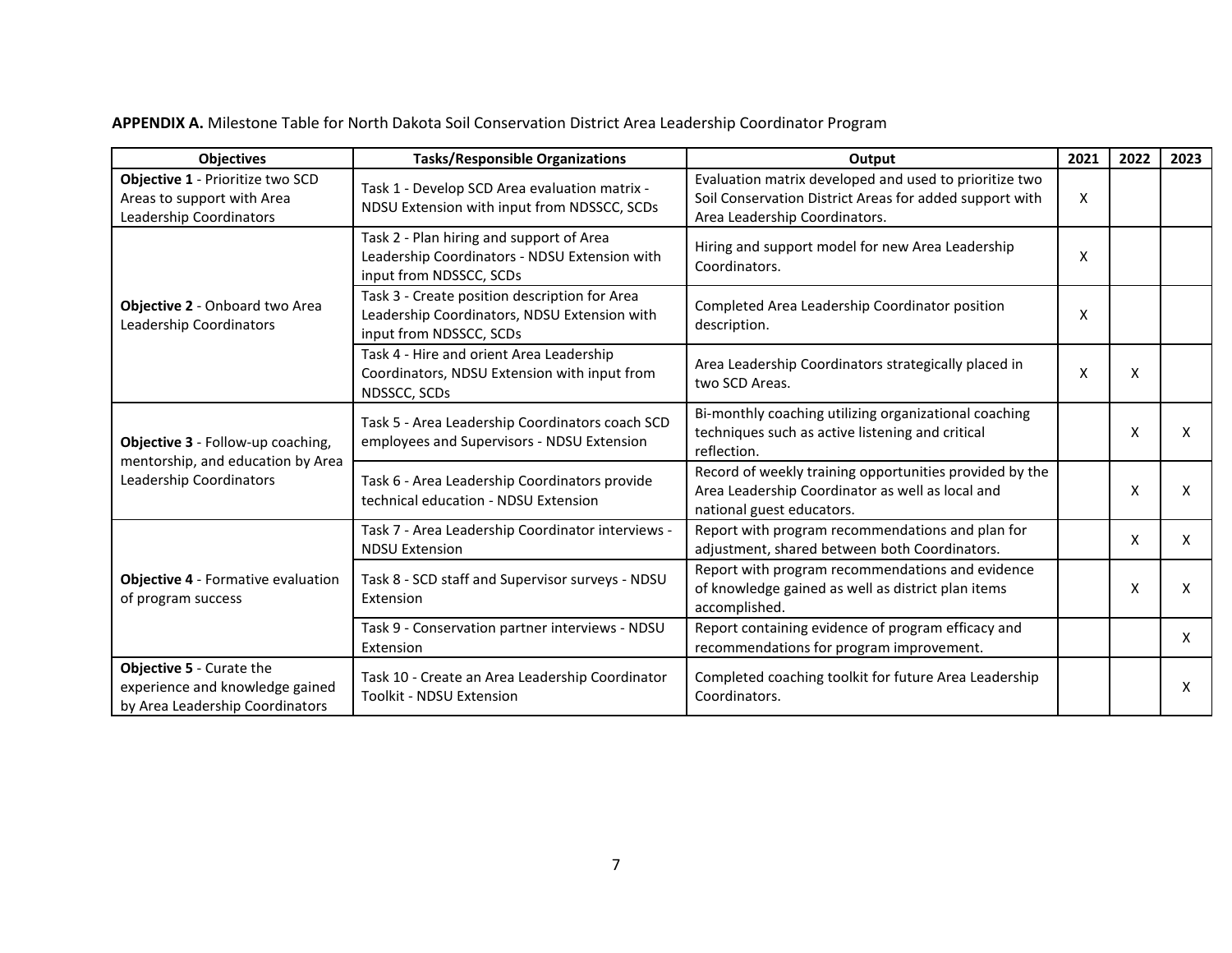## **APPENDIX B. BUDGET TABLE for North Dakota Soil Conservation District Area Leadership Coordinator Program July 1, 2021 – June 30, 2024**

## **FUNDING SOURCES**

|                               | 2021    | 2022    | 2023    | <b>TOTAL</b> |
|-------------------------------|---------|---------|---------|--------------|
| EPA Section 319 FY 2021 Funds | 104,444 | 195,722 | 201,044 | 501.211      |
| State/Local Match             | 98,680  | 117,115 | 118,342 | 334,137      |
| $1)NDSU*$ (TA, FA)            |         |         |         |              |
| <b>Total Budget</b>           | 203,124 | 312,837 | 319,386 | 835,348      |

TA: Technical Assistance

FA: Financial Assistance

NDSU: North Dakota State University

See Appendix C for additional detail on match sources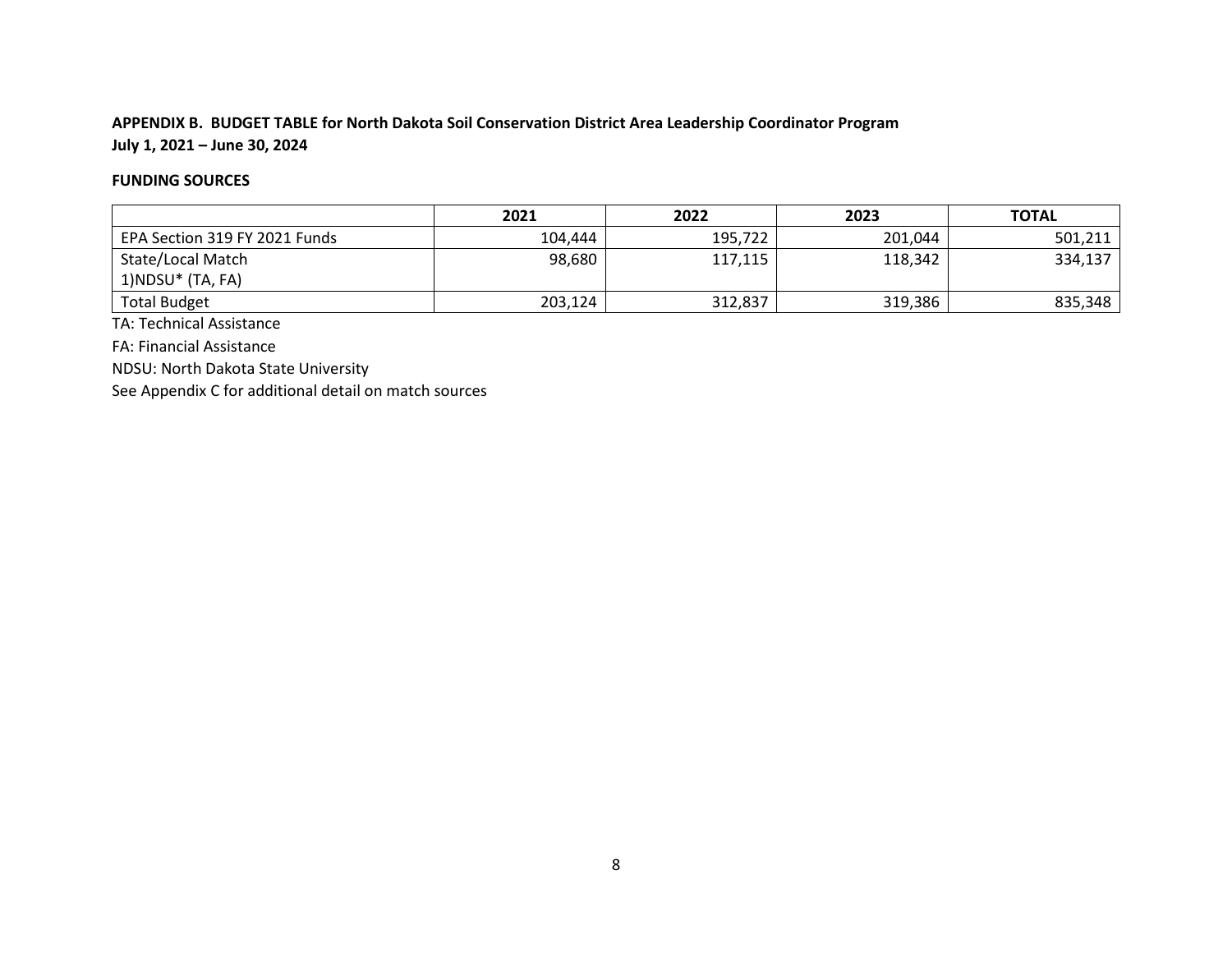| <b>Budget Item</b>          | <b>Budget Narrative</b>                                                                     | $7/1/21$ to | $7/1/22$ to | $7/1/23$ to | Total     |
|-----------------------------|---------------------------------------------------------------------------------------------|-------------|-------------|-------------|-----------|
|                             |                                                                                             | 06/31/22    | 06/31/23    | 06/31/24    | Requested |
| <b>Salaries &amp; Wages</b> |                                                                                             |             |             |             |           |
| Salaries                    | 1.0 for Area Leadership Coordinators (2) - TBD - provide coaching, education, and           | 50,000      | 103,000     | 106,090     | 259,090   |
|                             | support to SCD staff and Supervisors.                                                       |             |             |             |           |
| <b>Fringe Benefits</b>      | 55% benefit rate used for all Area Leadership Coordinators                                  | 27,500      | 56,650      | 58,350      | 142,500   |
| <b>Total</b>                | <b>Total salaries and fringe benefits</b>                                                   | 77,500      | 159,650     | 164,440     | 401,590   |
| <b>Operating Expense</b>    |                                                                                             |             |             |             |           |
| Travel                      | Year 1 - each (2) Area Leadership Coordinator travels to Area SCDs 3-4 times for monthly    | 5,000       | 12,000      | 12,000      | 29,000    |
|                             | meetings, project planning, and training (Apx. 3,000 in-state miles for each coordinator    |             |             |             |           |
|                             | at \$0.55 per mile) and to orientation and conferences in Bismarck and Fargo two times      |             |             |             |           |
|                             | each (Apx. 1,500 in-state miles each at \$0.55 per mile). Year 2 - each (2) Area Leadership |             |             |             |           |
|                             | Coordinator travels to Area SCDs 6-8 times for monthly meetings, project planning, and      |             |             |             |           |
|                             | training (Apx. 9,500 in-state miles for each coordinator at \$0.55 per mile) and to         |             |             |             |           |
|                             | orientation and conferences in Bismarck and Fargo two times each (Apx. 1,500 in-state       |             |             |             |           |
|                             | miles each at \$0.55 per mile). Year 3 - each (2) Area Leadership Coordinator travels to    |             |             |             |           |
|                             | Area SCDs 6-8 times for monthly meetings, project planning, and training (Apx. 9,500 in-    |             |             |             |           |
|                             | state miles for each coordinator at \$0.55 per mile) and to orientation and conferences in  |             |             |             |           |
|                             | Bismarck and Fargo two times each (Apx. 1,500 in-state miles each at \$0.55 per mile).      |             |             |             |           |
| <b>Supplies</b>             | Year 1 - for each Coordinator: laptop computers for each Coordinator (2 at Apx. \$1700      | 8,000       | 3,000       | 3,000       | 14,000    |
|                             | each), printer and supplies (2 at Apx. \$800 each), supplies for educational programs and   |             |             |             |           |
|                             | workshops (notepads, paper, flip-charts, 2 at Apx. \$1500 each). Year 2 - supplies for      |             |             |             |           |
|                             | educational programs and workshops (notepads, paper, flip-charts, 5 at Apx. \$1500          |             |             |             |           |
|                             | each), Year 3 - supplies for educational programs and workshops (notepads, paper, flip-     |             |             |             |           |
|                             | charts, 5 at Apx. \$1500 each)                                                              |             |             |             |           |
| Postage                     | Mailing materials and postage for Coordinators (\$250/year per Coordinator)                 | 500         | 500         | 500         | 500       |
| Printing                    | Printing flyers, booklets, and handbooks. (\$500/year per Coordinator)                      | 1,000       | 1,000       | 1,000       | 3,000     |
| Operating Fees &            | Development of brochures, handbooks, and handouts                                           | 2,000       | $\Omega$    | $\Omega$    | 2,000     |
| Services                    |                                                                                             |             |             |             |           |
| <b>Total</b>                | <b>Total Operating Expense</b>                                                              | 16,500      | 16,500      | 16,500      | 49,500    |
| <b>TOTAL DIRECT COSTS</b>   |                                                                                             | 94,000      | 176,150     | 180,940     | 451,090   |
| <b>Indirect Costs</b>       | Indirect rate calculated at 11.1% of direct costs.                                          | 10,444      | 19,572      | 20,104      | 50,121    |
| <b>Total EPA 319 FUNDS</b>  | <b>TOTAL PROJECT DOLLARS REQUESTED</b>                                                      | 104,444     | 195,722     | 201,044     | 501,211   |

## **Appendix C: BUDGET and NARRATIVE for North Dakota Soil Conservation District Area Leadership Coordinator Program**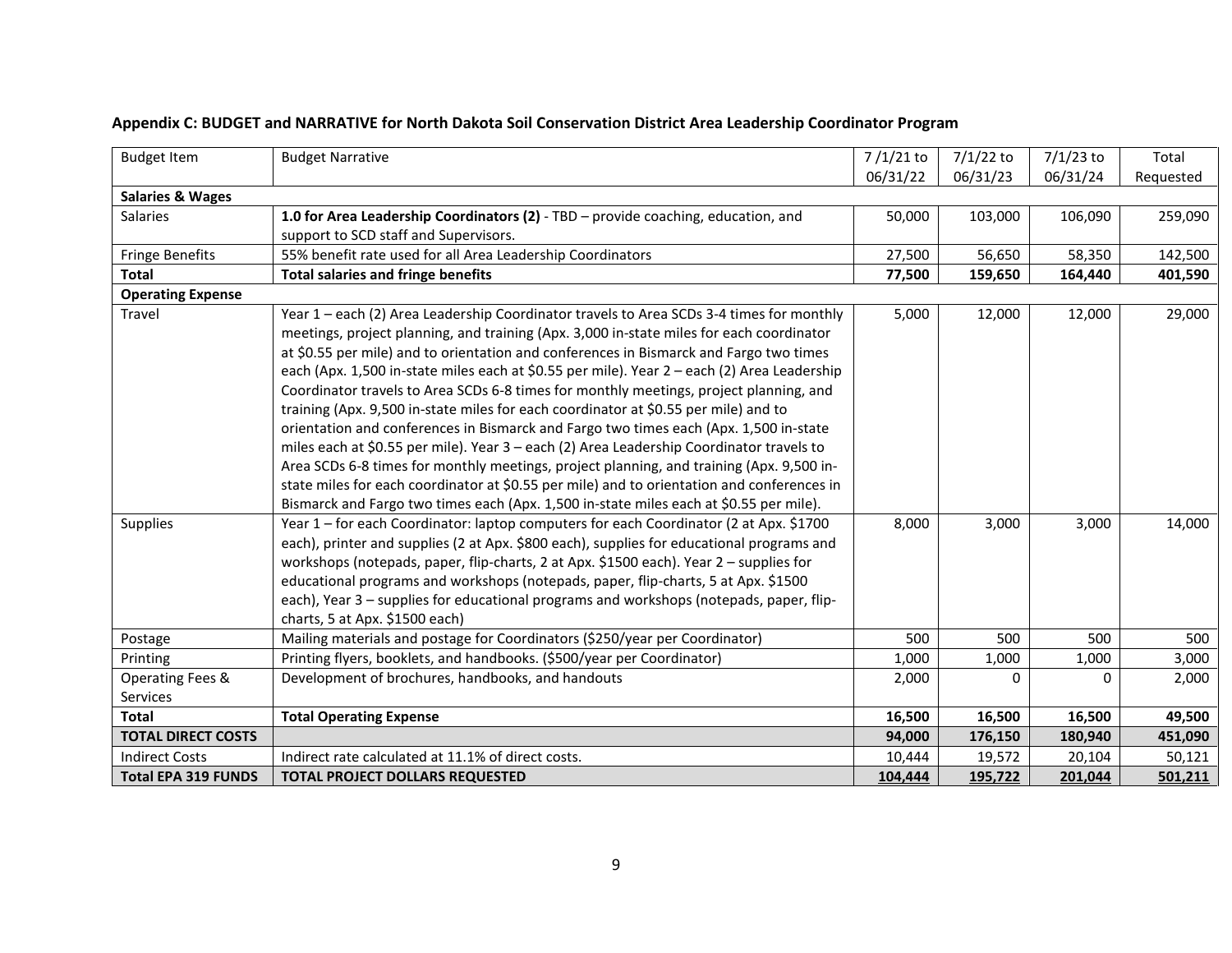## **NON-FEDERAL NDSU Matching Funds**

| <b>Budget Item</b>       | <b>Budget Narrative</b>                                                              | 2021   | 2022    | 2023    | <b>NDSU Match</b> |
|--------------------------|--------------------------------------------------------------------------------------|--------|---------|---------|-------------------|
| Salaries                 | Program Coordinator (Field) - 50% in year 1 and 65% in years 2-3                     | 35,502 | 46,613  | 47,081  | 129,196           |
|                          | FCW Program Leader (Flage) - 8% each year                                            | 13,413 | 13,548  | 13,683  | 40,644            |
|                          | Leadership Specialist (Hvidsten) - 6% each year                                      | 7,088  | 7,158   | 7,265   | 21,511            |
|                          | <b>Specialist</b> (Bruns) $-5%$ each year                                            | 3,580  | 3,616   | 3,652   | 10,848            |
|                          | Extension Agent (Helgoe) - 2% per year                                               | 1,077  | 1,088   | 1,099   | 3,264             |
|                          | <b>Extension Agent</b> (Gress) - 2% per year                                         | 940    | 949     | 959     | 2,848             |
|                          | <b>Extension Agent (Landeis) - 2% per year</b>                                       | 1,068  | 1,079   | 1,090   | 3,237             |
| Fringe                   | 46% benefit rate used for Program Coordinator, 33% used for Program Leader, 36% used | 26,144 | 31,352  | 31,679  | 89,175            |
|                          | for Leadership Specialist, 45% used for Specialist, 53% used for Extension Agents    |        |         |         |                   |
| Indirect costs           | F&A (indirect cost) calculated at (11.1%)                                            | 9,868  | 11,712  | 11,834  | 33,414            |
| <b>TOTAL NON-Federal</b> | <b>NDSU Matching Funds</b>                                                           | 98,680 | 117,115 | 118,342 | 334,137           |